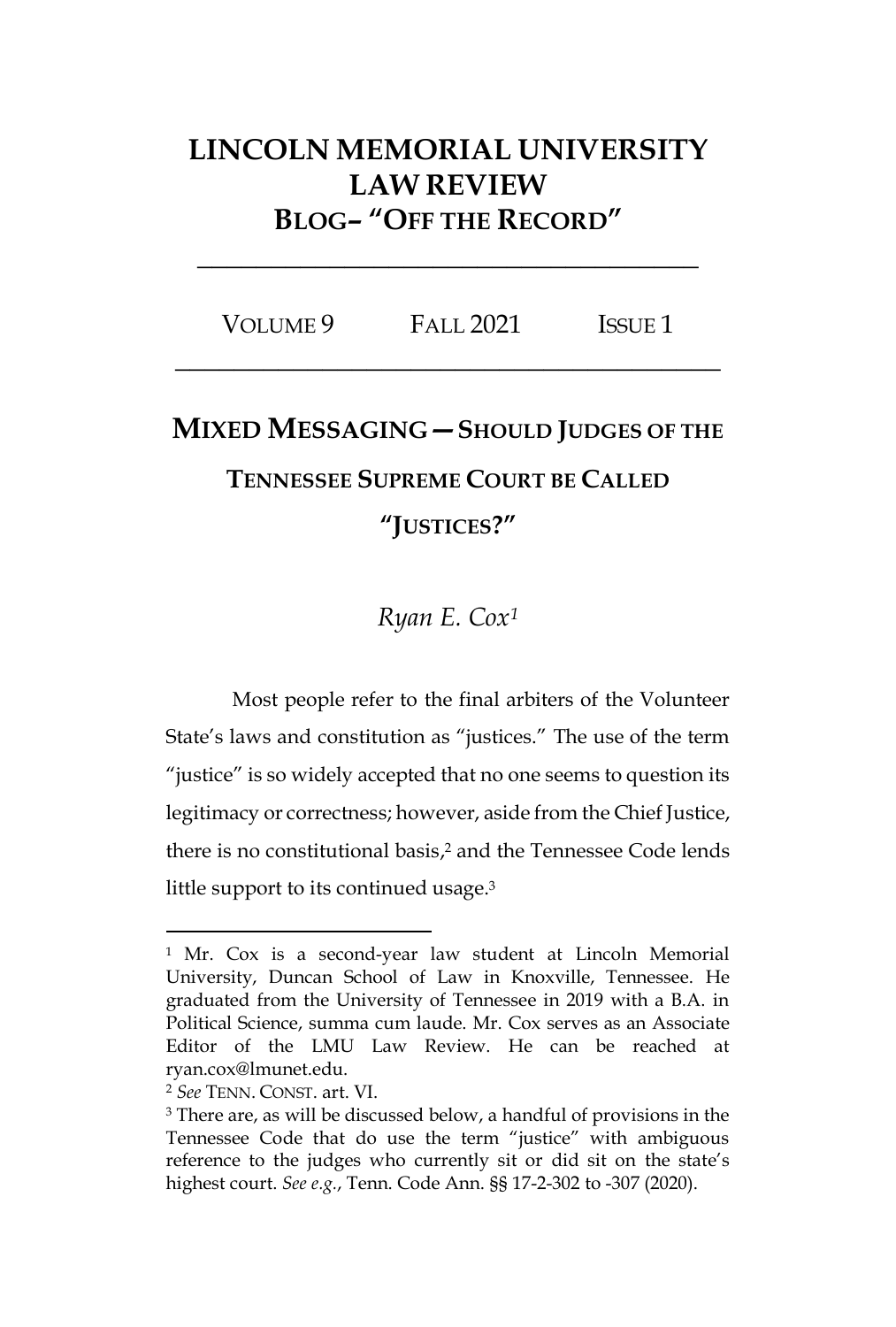The chartering language for the Tennessee judiciary, laid out in Article VI of the Tennessee Constitution of 1870, vests the judicial power of the state in "one Supreme Court and in such Circuit, Chancery, and other Inferior Courts as the Legislature shall from time to time, ordain and establish; in the Judges thereof, and in Justices of the Peace."<sup>4</sup> More particularly, the state Constitution provides that "[t]he Supreme Court shall consist of five *judges*...."<sup>5</sup> The "judges" of the Supreme Court are then instructed to "designate one of their own number who shall preside as chief justice."<sup>6</sup>

Much like Article III of the United States Constitution,<sup>7</sup> Article VI provides no reference to the five judges of the Tennessee Supreme Court to be known as "justices."<sup>8</sup> In fact, there exist only two references to a "justice" outside the context of a "Justice of the Peace" in the state Constitution.<sup>9</sup> The first of these two is the provision for designating a "chief justice[.]"<sup>10</sup> The second more ambiguously refers to "...judges or justices of the Inferior Courts of Law and Equity...."<sup>11</sup>

<sup>4</sup> TENN. CONST. art. VI, § 1.

<sup>5</sup> TENN. CONST. art. VI, § 2, cl. 1. (emphasis supplied).

<sup>6</sup> TENN. CONST. art. VI, § 2, cl. 2.

<sup>7</sup> U.S. CONST. art. III.

<sup>8</sup> *See* TENN. CONST. art. VI.

<sup>9</sup> *See*, Tenn. CONST. art. VI, § 2 ("The judges shall designate one of their own number who shall preside as chief justice."); *see also* TENN. CONST. art. VI, § 10 ("The judges or justices of the Inferior Courts of Law and Equity, shall have power...").

<sup>10</sup> TENN. CONST. art. VI, § 2, cl. 2.

<sup>11</sup> TENN. CONST. art. VI, § 10.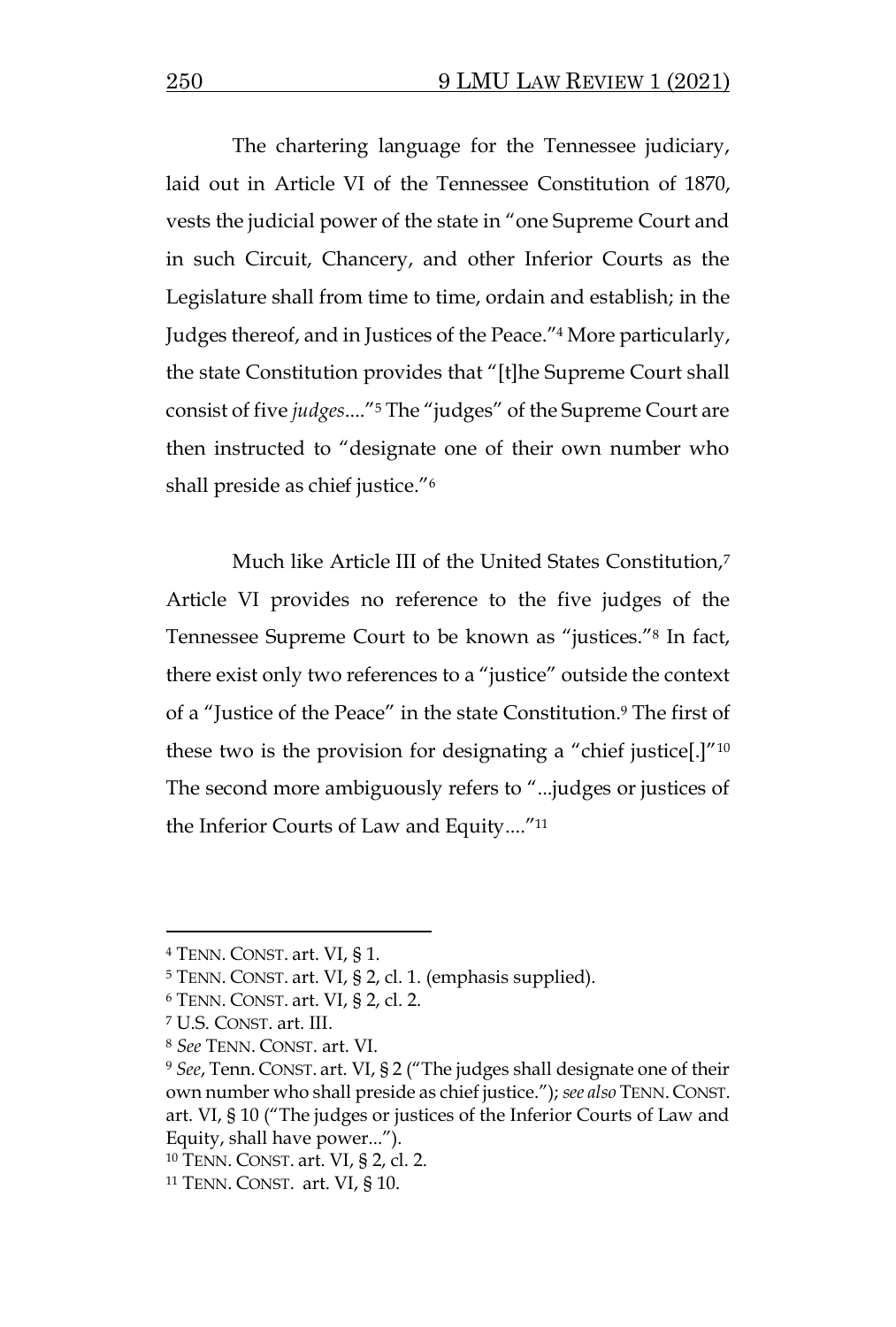While the first of these two provisions of course confers the title of "chief justice[,]"<sup>12</sup> it provides no basis for the other members to be known as justices or associate justices. Instead it refers not to the Supreme Court but to the "judges or justices of the Inferior Courts of Law and Equity[.]"<sup>13</sup> This suggests that the ambiguous reference to justices is more likely dealing with the Justices of the Peace, authorized by Article VI, section 1.<sup>14</sup>

Still yet, it would be unusual to refer to either of these supreme courts' members as "judge" and not "justice." After all, few would dare question the applicability of the word "justice" to describe the late Antonin Scalia or Ruth Bader Ginsburg.

Do the esteemed, qualified judges of the Tennessee Supreme Court not deserve the same title as their federal brothers and sisters? In fact, as mentioned above, the U.S. Constitution did not confer the title of "justice" to Benjamin Cardozo or Oliver Wendell Holmes. So, what could possibly be the difference?

This raises the question: from where did this tradition come? It appears that the first official reference to members of

<sup>12</sup> TENN. CONST. art. VI, § 2, cl. 2.

<sup>13</sup> TENN. CONST. art. VI, § 10.

<sup>&</sup>lt;sup>14</sup> The antiquated Justice of the Peace system was replaced by statute around 1960 with the general sessions structure. *See generally*, Tenn. Code Ann. § 16-1-112 (1979). *See also*, Tenn. Code Ann. § 16-15-101 (1959).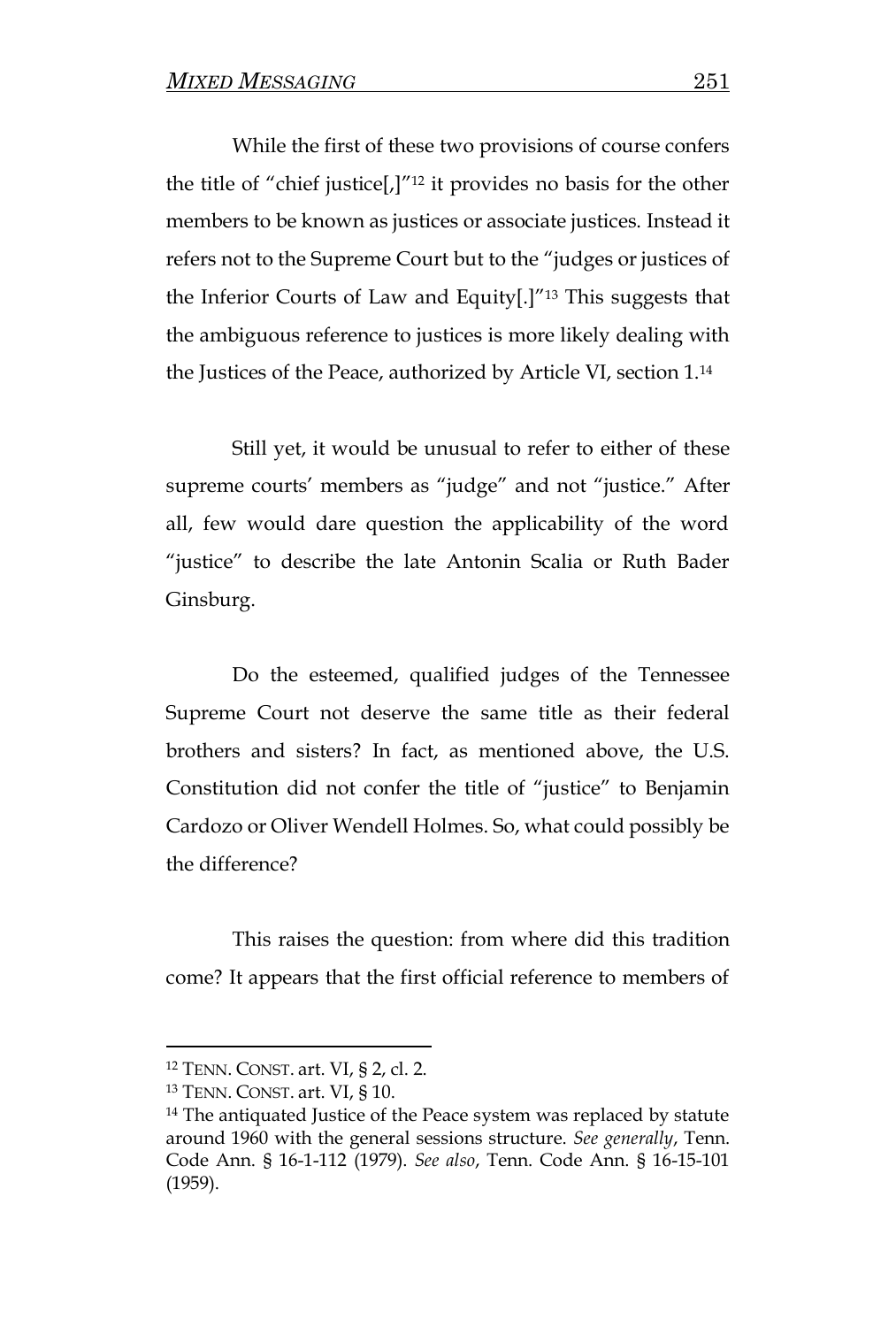the U.S. Supreme Court as "justice" came in the Judiciary Act of 1789.<sup>15</sup> After President Washington signed the Act into law, its provisions mandated that "...the supreme court of the United States shall consist of a chief justice and five associate *justices*...."<sup>16</sup>

So, from where did the First Congress get these titles? After all, nowhere in *The Federalist* does Alexander Hamilton, John Jay, or James Madison refer to judges of a supreme court as "justice" in the discussions of the debates on the Constitution and its proposed ratification.<sup>17</sup> In fact, Hamilton refers to New York's highest court's members explicitly as "judges[.]"<sup>18</sup>

Of course, there is also little reason to believe that the drafters of the Judiciary Act of 1789 pulled the term "associate justice"<sup>19</sup> out of thin air. As any first-year law student will recognize, the courts of England have referred to more senior judges as "Chief Justice," "Lord Chief Justice," "Lord/Lady Justice," etc., for centuries.<sup>20</sup> So, the use of "justice" as a title for more senior judges was not uncommon in the early 18th Century through the American Constitutional Convention and first Congress.

<sup>15</sup> Judiciary Act of 1789, 1 Stat. 73 (1789).

<sup>16</sup> *Id.* (emphasis supplied)

<sup>17</sup> *See generally*, THE FEDERALIST Nos. 78 through 83.

<sup>18</sup> THE FEDERALIST No. 73 (Alexander Hamilton).

<sup>19</sup> Judiciary Act of 1789, 1 Stat. 73 (1789).

<sup>20</sup> *See e.g.*, *Armory v. Delamirie*, 1 Strange 505 (King's Bench 1722); *The Queen v. Prince*, All ER Rep. 881 (1875); *The King v. Woodbourne and*  Coke, 16 St. Tr. 53 (1722).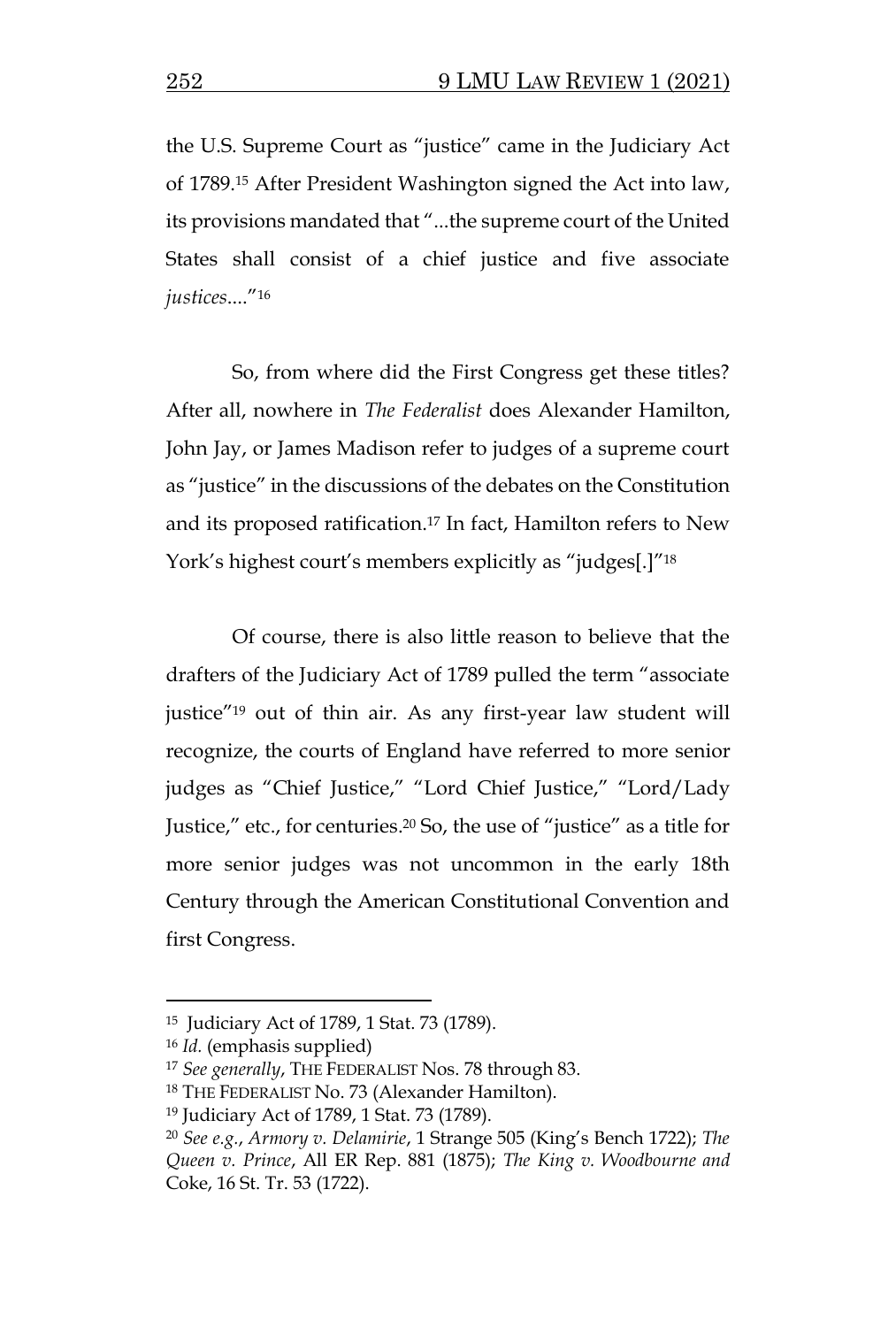What is known is that, like the federal Judiciary Act of 1789, the Tennessee Code lends (limited) support to the proposition that the judges of the Tennessee Supreme Court would be called "justices."

Six sections of the Tennessee Code refer to a justice without referring to chief justice or justice of the peace. First, a 1990 addition to the Code provides that "Any former supreme court justice...[with] at least eight (8) years of creditable service as a state justice...may request to be designated as a senior justice...."<sup>21</sup> Second, a "former justice" may appointed to help serve an under-resourced judicial district.<sup>22</sup> After this the Code explains the compensation and benefits scheme for a "senior justice."<sup>23</sup> The Code also provides for the assignment of the senior justice<sup>24</sup> as well as the termination of senior status.<sup>25</sup> Finally, the conclusion of such senior or former justice's law practice is addressed by the Code.<sup>26</sup>

The careful reader will have recognized that none of these provisions address a "justice"; instead, each provision addresses a justice qualified as "former" or "senior." Thus, there is no comparable provision in the Tennessee Code to that

<sup>21</sup> Tenn. Code Ann. § 17-2-302 (2020).

<sup>22</sup> This provision was also added to the Tennessee Code in 1990. Tenn. Code Ann. § 17-2-303.

<sup>23</sup> Tenn. Code Ann. § 17-2-305 (2020).

<sup>24</sup> Tenn. Code Ann. § 17-2-304 (2020).

<sup>25</sup> Tenn. Code Ann. § 17-2-306 (2020).

<sup>26</sup> Tenn. Code Ann. § 17-2-307 (2020).